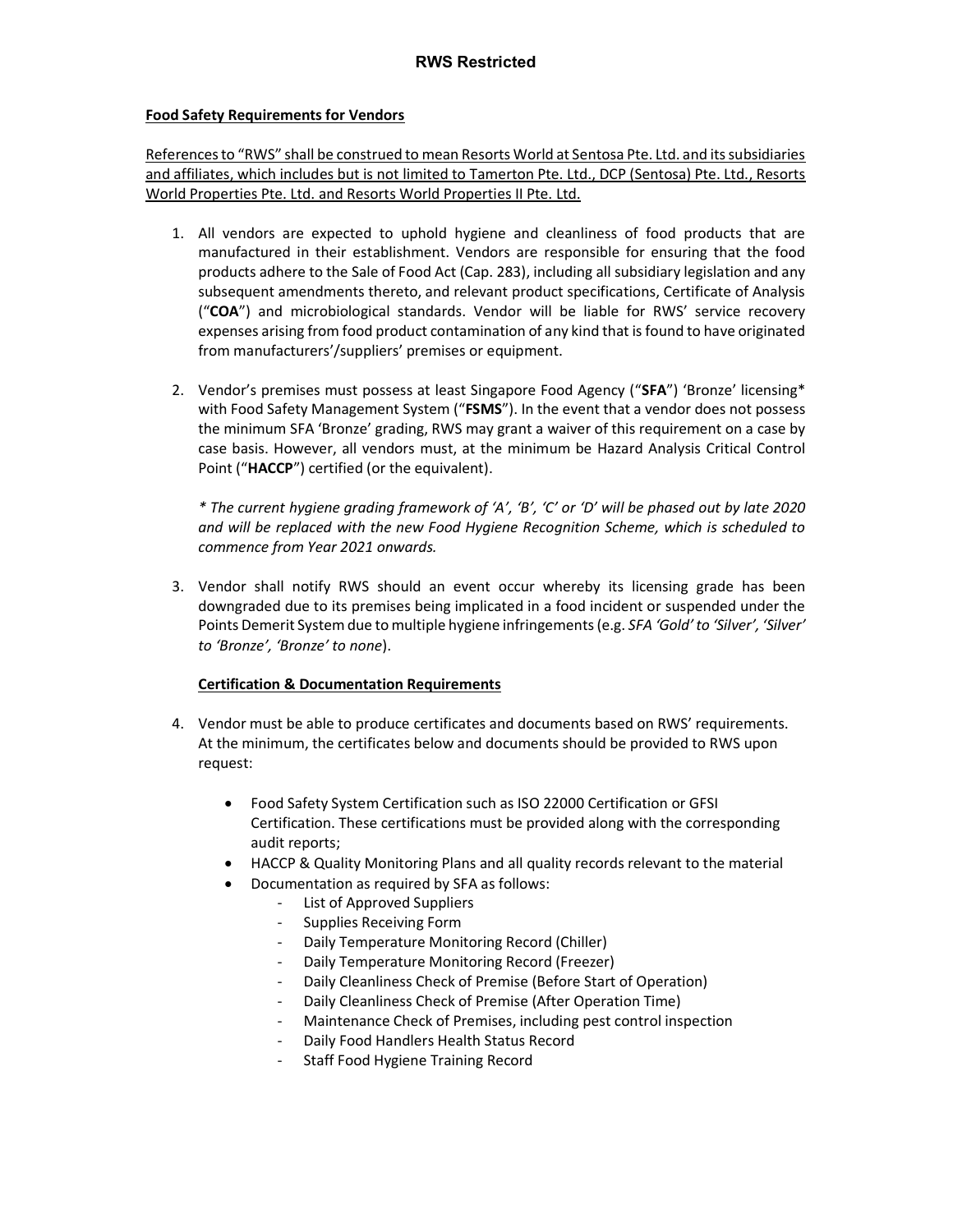- 5. Additionally, RWS may request the following certificates:
	- COA: Analytical results of the testing that is carried out on the material batch/lot before delivery to RWS. They confirm that a specific delivery has the agreed analytical values. Analytical methods should meet RWS' requirement (i.e. as indicated in material specifications).
	- Religious Certifications: Issued by the relevant religious authorities/organization.
	- Certificate of Origin/Source: This states the origin of the material.
	- Local or Regional applicable certificates such as Declaration on Genetically Modified Organisms ("GMO") and Natural Certification.

# Product Labelling & Traceability

- 6. All food products must be properly labelled, batched or date marked with packaging declaration.
- 7. Vendor must have in place product recall capability with procedures in place to identify and rapidly recall affected products.

# Packaging & Storage

- 8. Vendors must communicate all necessary information on storage conditions and is expected to follow the First-Expiry-First-Out ("FEFO") principle.
- 9. The packaging material must be suitable, clean, free from undesirable odors, no loose foreign object and must not taint the materials that they pack.

# Product Shelf-Life

10. All food products must have a minimum of 50% shelf life remaining on the day of delivery with production and expiry dates clearly indicated on the packaging and on the delivery note/invoice.

\* For products with no expiry dates such as fresh whole fruits and vegetables, please ensure these products comply with agreed product specifications and quality before delivery.

- 11. In circumstances where a vendor imports, stores and supplies a food product on request specifically for RWS, then the minimum 50% shelf life requirement may be waived. However, this will be considered on a case by case basis.
- 12. In circumstances where a vendor outsources any food product(s) that they do not produce, this must be declared to RWS. In such cases, all food products must be sourced from vendors having at least SFA 'Bronze' licensing with FSMS.

#### Transportation Requirements

13. Vendors shall proactively notify RWS in the event that the food products are supplied by alternative sites and subcontractors without prior agreement. Vendors must evaluate and assess to ensure compliance with local regulations and must be fit for the same purpose, authentic and produced without adulteration.